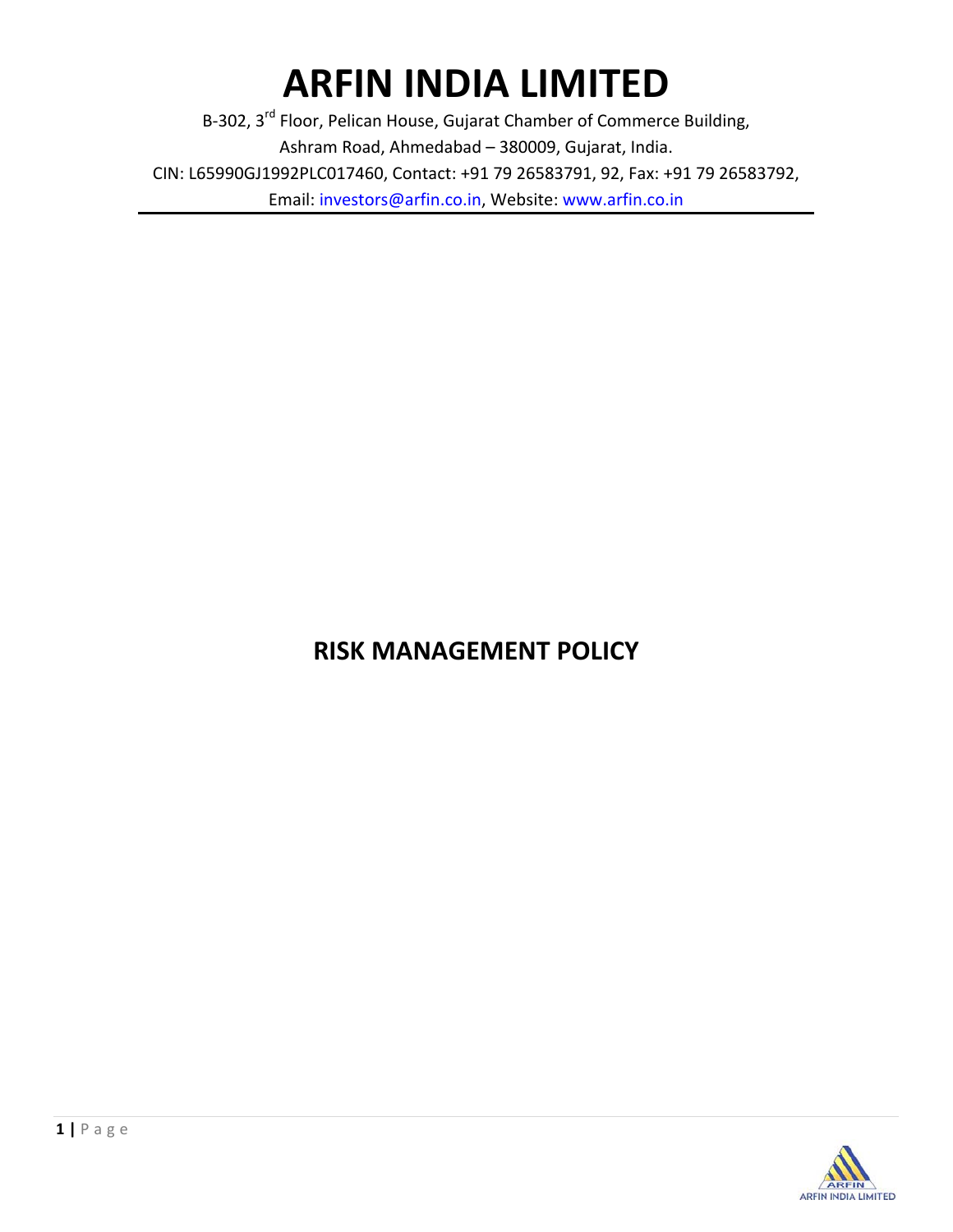#### **1. Background**

This document lays down the framework of Risk Management at Arfin India Limited (hereinafter referred to as the 'Company' or 'Arfin') and defines the policy (Risk Management Policy) for the same. This document shall be under the authority of the Board of Directors ("Board") of the Company. It seeks to identify risks inherent in any business operations of the Company and provides guidelines to define, measure, report, control and mitigate the identified risks.

Section 134(3), 149(8), Schedule IV of the Companies Act, 2013, Regulation 17 of the SEBI (Listing Obligations and Disclosure Requirements) Regulations, 2015 and any other provisions as applicable from time to time shall regulate the contents and implications of this policy.

# **2. Objective**

The objective of Risk Management at Arfin India Limited is to create and protect shareholders' value by minimizing threats or losses, and identifying and maximizing opportunities.

## **Strategic Objectives**

- 1. Providing a framework that enables future activities to take place in a consistent and controlled manner.
- 2. Improving decision making, planning and prioritization by comprehensive and structured understanding of business activities, volatility and opportunities / threats.
- 3. Contributing towards more efficient use / allocation of the resources within the organization.
- 4. Protecting and enhancing assets and Company image.
- 5. Reducing volatility in various areas of the business.
- 6. Developing and supporting people and knowledge base of the organization.
- 7. Optimizing operational efficiency.

# **3. Applicability**

This Policy shall come into force with effect from May 22, 2015.

#### **4. Broad Principles**

The Board has to review the business plan at regular intervals and develop the Risk Management Strategy which shall encompass laying down guiding principles on proactive planning for identifying, analyzing and mitigating all the material risks, both external and internal viz. Environmental, Business, Operational, Financial and others. Communication of Risk Management Strategy to various levels of management for effective implementation is essential.

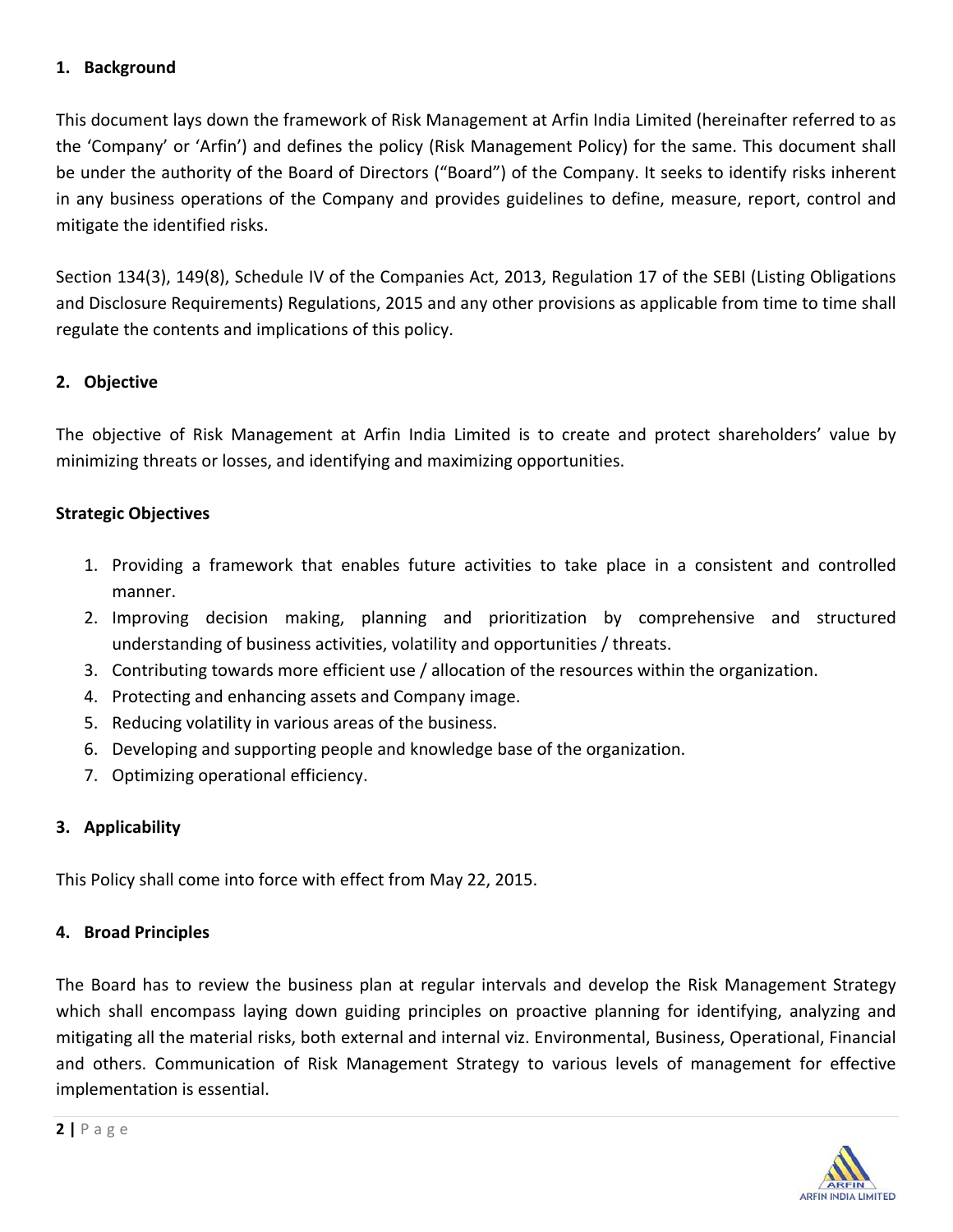Risk Identification is obligatory on all vertical and functional heads who with the inputs from their team members are required to report the material risks to the Chairman and / or Managing Director along with their considered views and recommendations for risk mitigation.

Analysis of all the risks identified shall be carried out by Chairman and / or Managing Director through participation of the vertical / functional heads and a preliminary report thus finalized shall be placed before the Board.

## **5. For Implementing the Risk Management Plan, the following steps shall be taken:**

- **5.1 Risk identification:** To identify organization's exposure to uncertainty, Risk may be classified in the following:
	- i. Strategic
	- ii. Operational
	- iii. Financial
	- iv. Hazard

| 5.2 Risk Description: To display the identified risks in a structured format, the following format shall be used: |
|-------------------------------------------------------------------------------------------------------------------|
|-------------------------------------------------------------------------------------------------------------------|

| Name of Risk                           | Name                                                           |
|----------------------------------------|----------------------------------------------------------------|
| Scope of Risk                          | Qualitative description of events with size, type, number etc. |
| Nature of Risk                         | Strategic, Operational, Financial, Hazard                      |
| <b>Quantification of Risk</b>          | Significance and Probability                                   |
| <b>Risk Tolerance/ Appetite</b>        | Loss Potential and Financial Impact of Risk                    |
| <b>Risk Treatment and Control</b>      | a) Primary Means b) Level of Confidence c) Monitoring and      |
| Mechanism                              | Review                                                         |
| Potential Action for Improvement       | Recommendations to Reduce Risk                                 |
| <b>Strategy and Policy Development</b> | Identification of Function Responsible to develop Strategy and |
|                                        | Policy                                                         |

#### **5.3 Risk Evaluation**

After risk analysis, comparison of estimated risks against organization risk criteria is required. It is to be used to make decisions about the significance of risks and whether each specific risk is to be accepted or treated.

#### **5.4 Risk Estimation**

The Risk Estimation can be quantitative, semi quantitative or qualitative in terms of probability of occurrence and possible consequences.

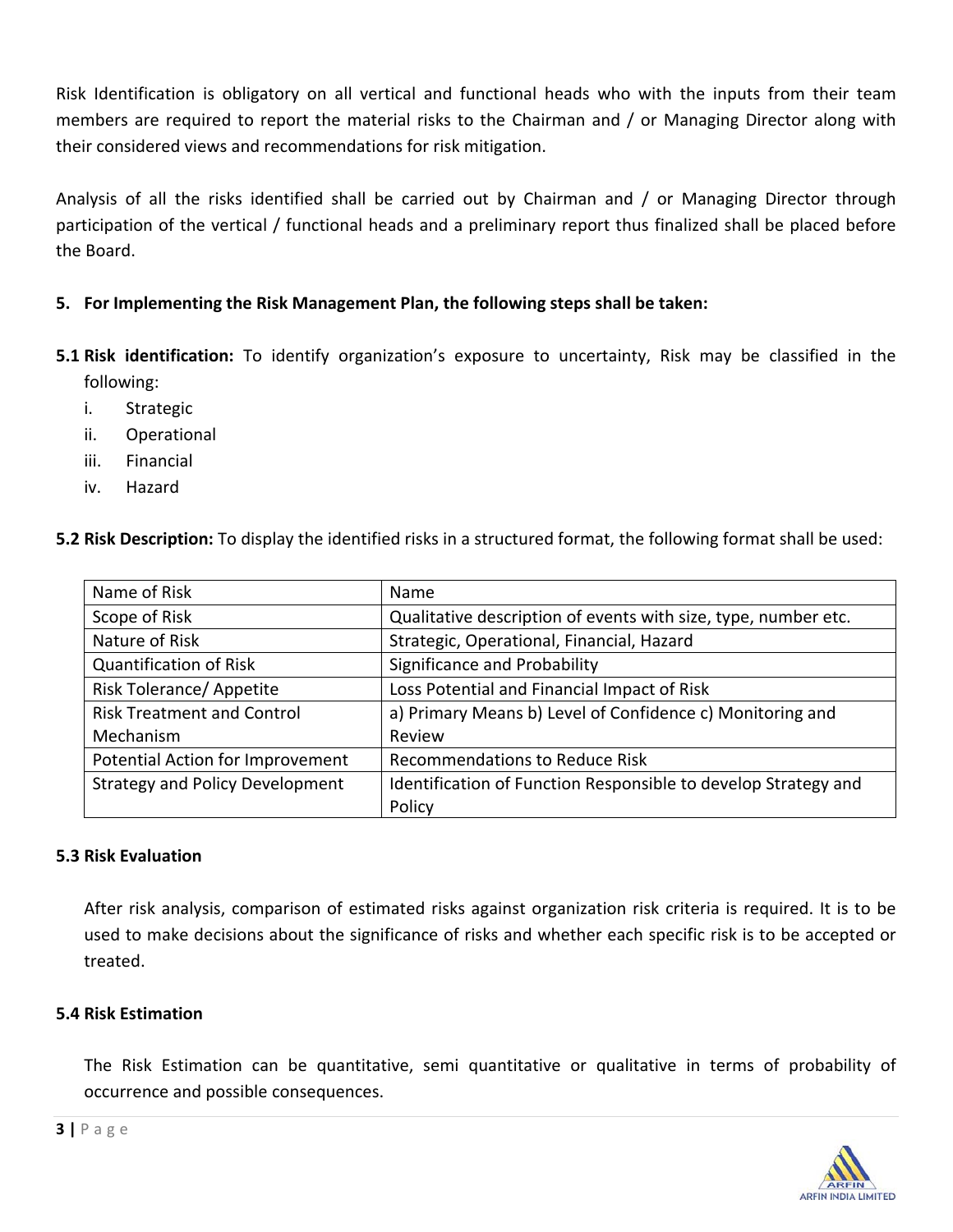# **5.5 Reporting:** Reporting of the Risk estimated shall be done in the following manner:

#### **(i) Internal Reporting**

- a. Board of Directors
- b. Vertical Heads
- c. Individuals

#### **(ii) External Reporting**

To communicate to the stakeholders on regular basis as part of Corporate Governance.

## **5.6 Development of Action Plan**

The Board is responsible for performing roles and responsibilities relating to Risk Management Implementation and Review. All the members of Board of Directors shall implement their collective suggestions for periodic updation of the Risk Management Plan to ensure that the same is in sync with changing macro and micro factors having bearing on all material aspects of the businesses Arfin India Limited is engaged in or shall undertake.

The Board as a whole shall critically examine the report and each identified risk shall be assessed for its likely impact *vis a vis* the resources at the Company's disposal.

#### **5.7 Guidelines to Deal with the Risks**

Business Plan including Capital Expenditure and Fund Flow Statement for each segment together with SWOT analysis, data on Production Planning, Materials Management, Sales and Distribution, Delivery Schedules, Assets, Accounts Receivables and Payables as well as Regulatory Regime applicable shall be reviewed in the light of the material risks identified. Through deliberations of the Board, a comprehensive plan of action to deal with the risks shall be developed and guidelines flowing from such plan shall be communicated to the employees concerned for mitigation of the risks.

#### **5.8 Board Approval**

The Board shall approve the Risk Management (including Risk Treatment) strategy, action plan, control structure and policy guidelines and may delegate authority and accountability for risk management to the Company's executive team.

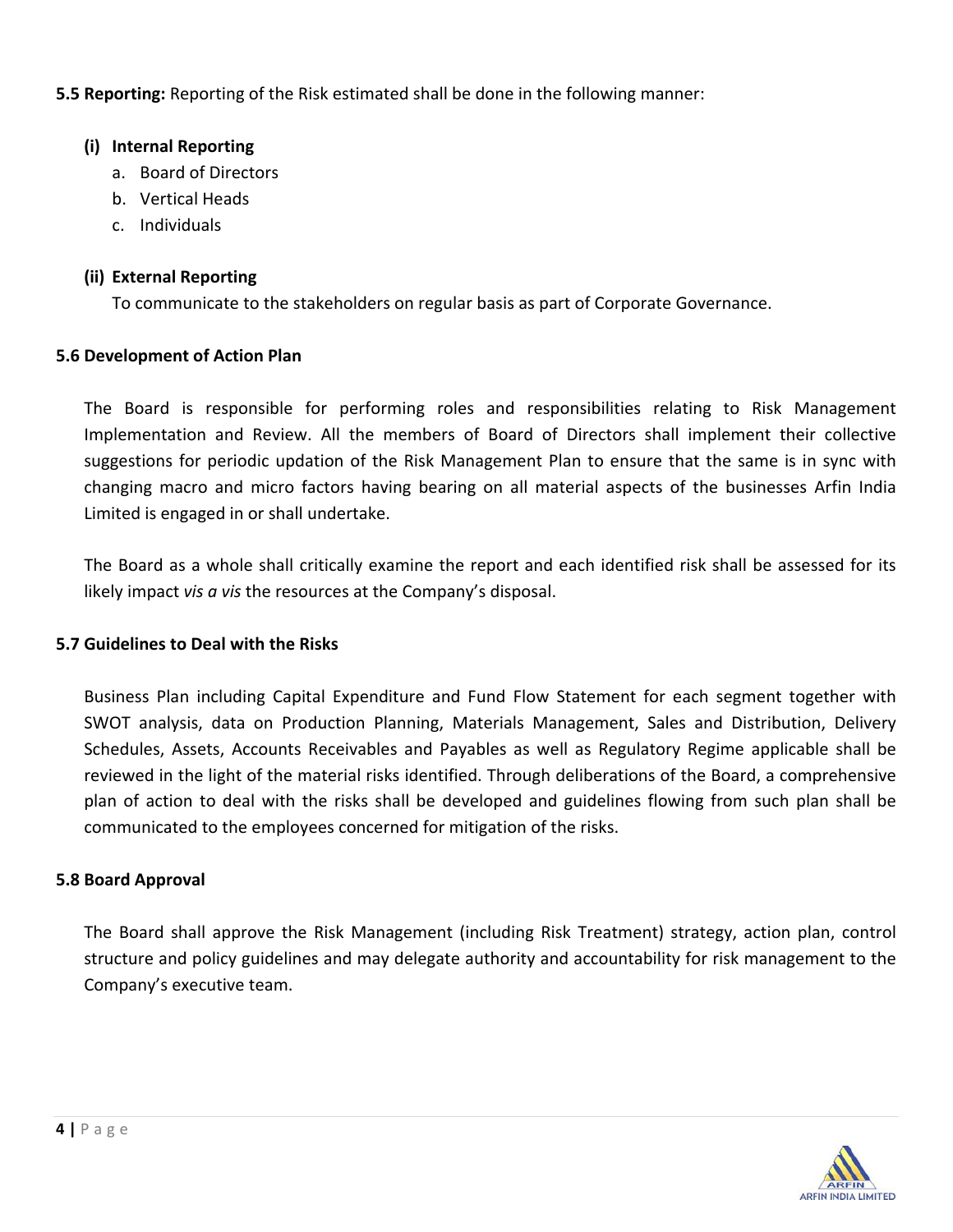#### **5.9 Risk Treatment**

Risk Treatment includes risk control / mitigation and extends to risk avoidance, risk transfer (insurance), risk financing, risk absorption etc. for

a) effective and efficient operations;

b) effective Internal Controls; and

c) compliance with laws and regulations

Risk Treatment shall be applied at all levels through carefully selected validations at each stage to ensure smooth achievement of the objective.

#### **6. Role of Board for Risk Management**

The following shall serve as the Role and Responsibility of the Board of Directors to evaluate the effectiveness of the Risk Management Framework:

- Review of the strategy for implementing Risk Management Policy
- To examine the organization structure relating to Risk Management
- Evaluate the efficiency of Risk Management Systems Recording and Reporting
- To review all hedging strategies / risk treatment methodologies *vis a vis* compliance with the Risk Management Policy and relevant regulatory guidelines
- To define internal control measures to facilitate a smooth functioning of the risk management systems
- Ensure periodic review of operations and contingency plans.

This policy shall complement the other policies of "Arfin" in place e.g. Related Party Transactions Policy, to ensure that the risk if any arising out of Related Party Transactions are effectively mitigated.

#### **7. Integration of Risk Management Strategy**

Arfin's Risk Management Strategy is to be integrated with the overall business strategies of the organization and its mission statement to ensure that its risk management capabilities aide in establishing competitive advantage and allow management to develop reasonable assurance regarding the achievement of the Company's objectives.

#### **8. Penalties**

The penalties are prescribed under the Companies Act, 2013 (the Act) under various sections which stipulate having a Risk Management Framework in place and its disclosure.